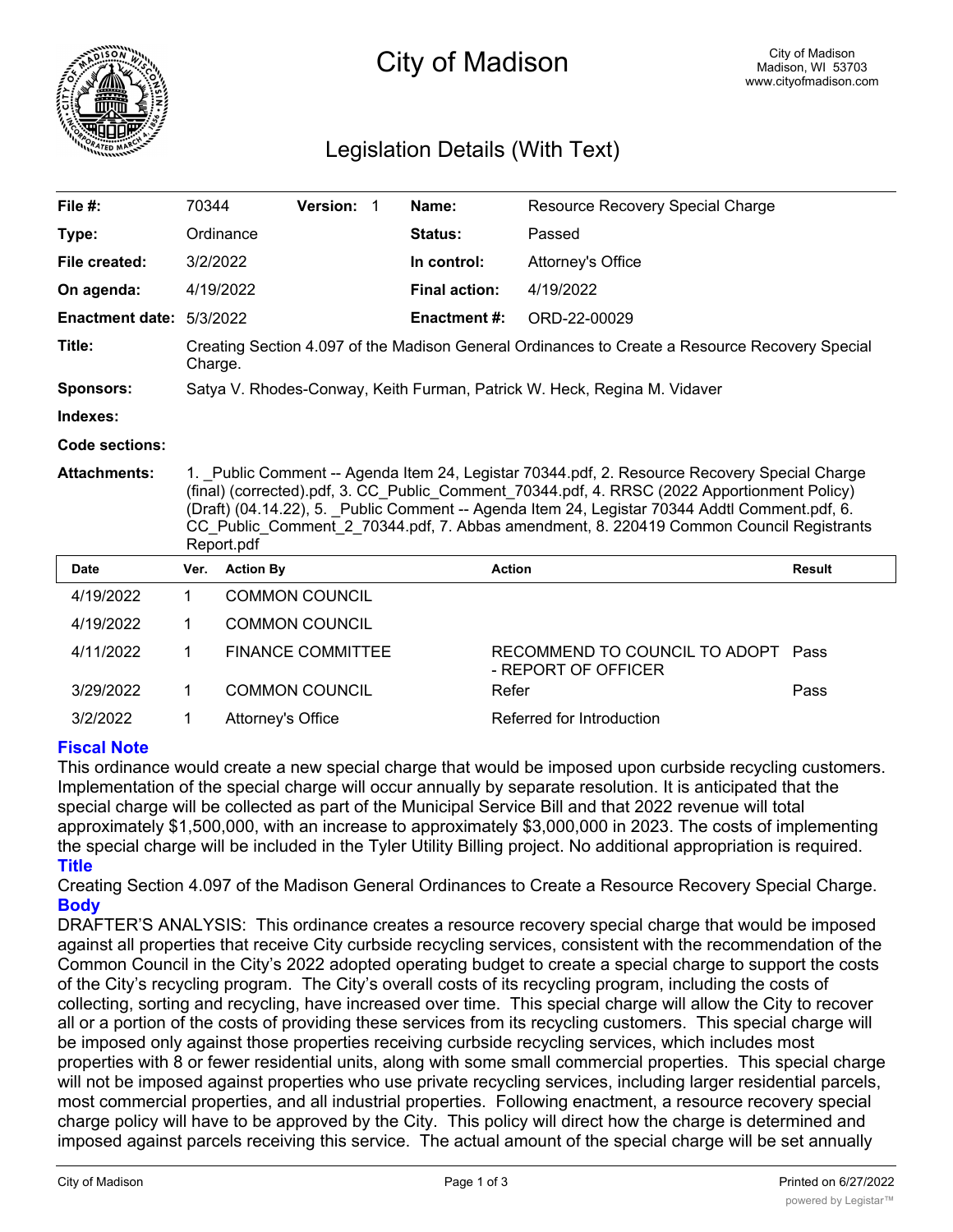#### **File #:** 70344, **Version:** 1

by the Common Council by separate resolution.

#### \*\*\*\*\*\*\*\*\*\*\*\*\*\*\*\*\*\*\*\*\*\*\*\*\*\*\*\*\*\*\*\*\*\*\*\*\*\*\*\*\*\*\*\*\*\*\*\*\*\*\*\*\*\*\*\*\*\*\*\*\*\*\*\*\*\*\*\*\*\*\*\*\*\*\*\*\*\*\*\*\*\*\*

The Common Council of the City of Madison do hereby ordain as follows:

1. Section 4.097 entitled "Resource Recovery Special Charge" of the Madison General Ordinances is created as follows:

## **"4.097 RESOURCE RECOVERY SPECIAL CHARGE.**

- (1) Intent and Purpose.
	- (a) The Common Council of the City of Madison hereby finds that:
		- 1. The City has been a national leader in recycling, creating the first national curbside recycling program in the United States in 1968. Recycling is required under City ordinance. The City, through its Streets Division, and consistent with City ordinances and adopted City policy, now provides curbside recycling collection for residential and some commercial properties. The City's recycling program provides a service to its customers, and is separate from the City's solid waste management (garbage collection) program.
		- 2. Over time, the City's costs to operate its recycling program, including the costs of collecting, sorting and recycling waste, have increased. It is reasonable that all or a portion of the costs incurred to provide this service be recovered from those using the service, rather than all taxpayers in the City.
	- (b) This ordinance is adopted pursuant to those powers set forth in Wis. Stat. § 66.0627 and Sec. 4.09(13), MGO, in order to recover the costs to the City to provide recycling services to the City's curbside recycling customers.
- (2) Resource Recovery Costs. For the purposes of this Section, "resource recovery costs" include those costs incurred by the City's Streets Division, under its recycling program, to provide recycling services to its customers, including the costs incurred to collect, sort and recycle curbside recycling collections. Resource recovery costs do not include the costs incurred by the City for garbage collection purposes under its solid waste management program.
- (3) Resource Recovery Special Charge. There is hereby imposed upon all real property in the City that receives curbside recycling collection services from the City an annual resource recovery special charge pursuant to Sec. 4.09(13), MGO, and Wis. Stat. § 66.0627, which special charge shall recover the resource recovery costs incurred by City.
- (4) Administering the Charge. The resource recovery special charge shall be administered by the Streets Division and the Finance Department. The proceeds from the special charge shall be used to pay for the resource recovery costs incurred by the City. The Streets Superintendent shall prepare a resource recovery special charge policy that establishes the method of calculating and apportioning the special charge. This policy shall be submitted to the Common Council for approval, and shall be updated as necessary to ensure that the special charge is properly applied.
- (5) Determining the Resource Recovery Special Charge. The Common Council shall annually approve the resource recovery special charge. As part of this approval process, the Streets Division shall prepare a report to the Common Council of the City's resource recovery costs. The report shall detail the past and future anticipated expenditures for this service. If, after approving the resource recovery special charge, the actual resource recovery costs are found to vary materially from the approved amount, the Streets Division shall submit an updated report to the Common Council for consideration to account for the actual resource recovery costs incurred by the City to provide services to its recycling customers.
- (6) Payment. Upon the Common Council's approval by resolution of the special charge or updated special charge under Subsection (5), the special charge shall be due by October 31. Payment